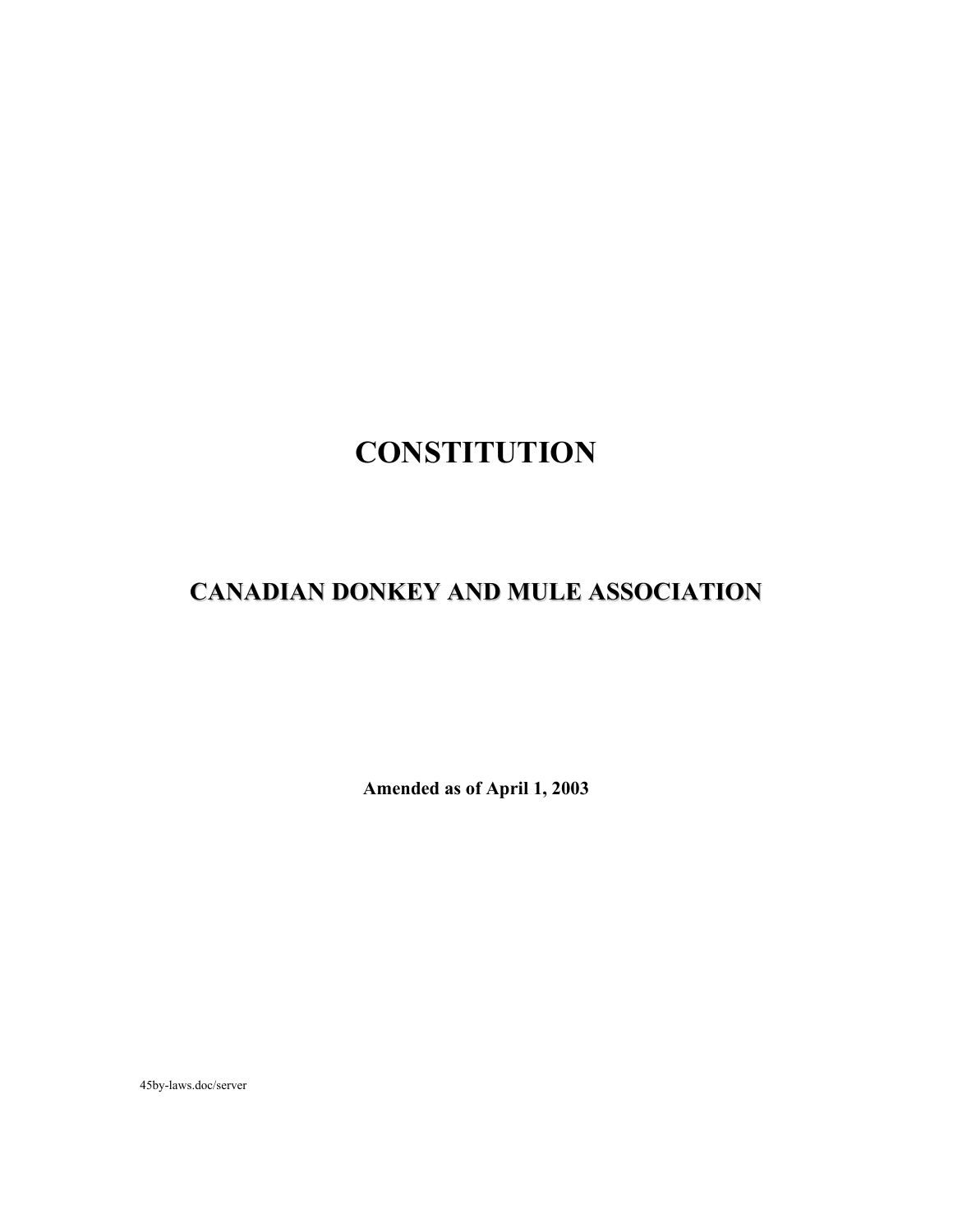## **CANADIAN DONKEY & MULE ASSOCIATION**

## *Incorporated December 29, 1988*

#### **AMENDMENTS**

Amend Sections 4, 5, 11, 12, 15 April 2, 2001 Add Section 4.8.1 February 26, 2002 Amend Section 15 April 1, 2003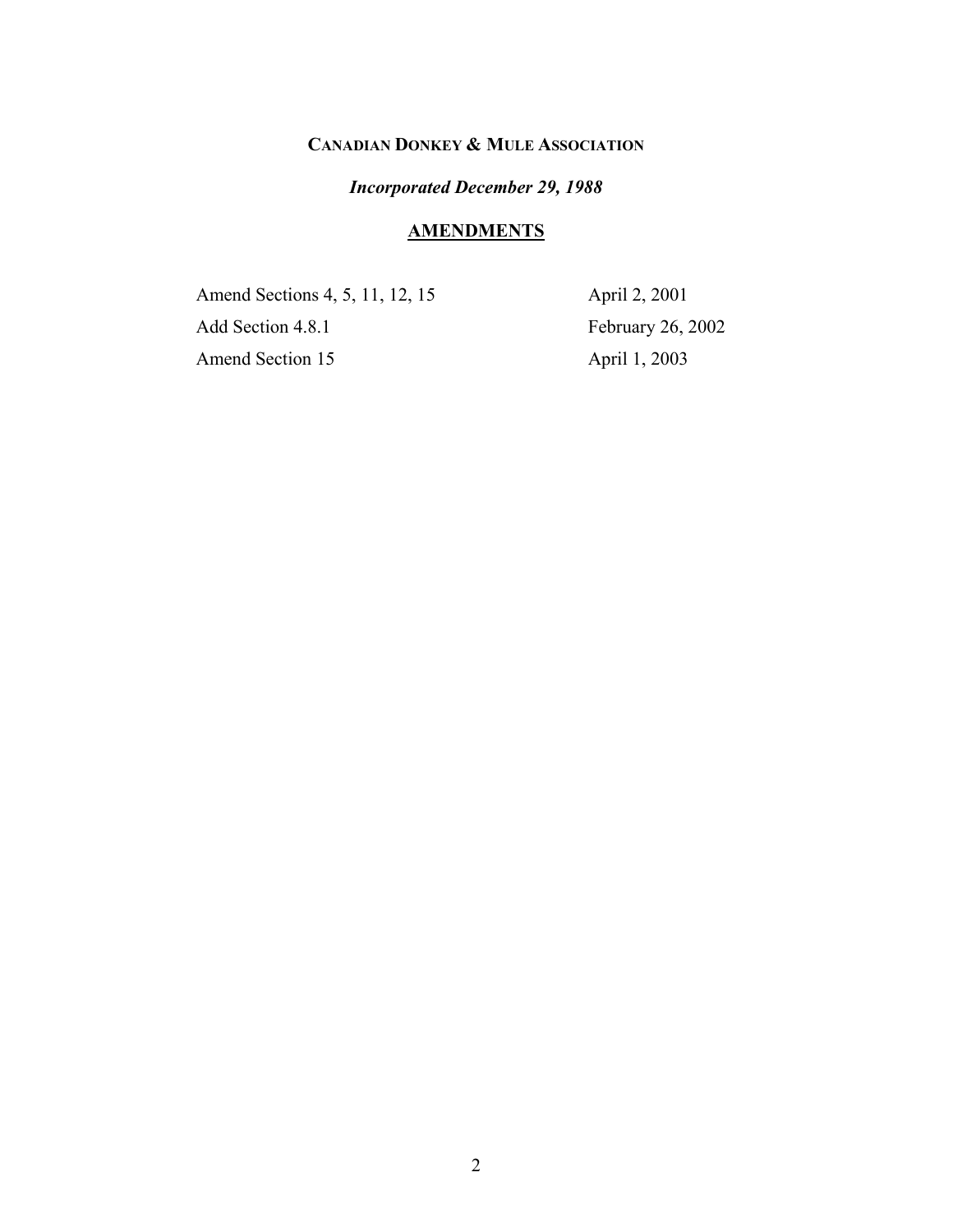## **By-laws of the Canadian Donkey and Mule Association**

#### **1. Name**

The name of the Association shall be the Canadian Donkey and Mule Association, a non-profit organization incorporated under the Animal Pedigree Act (1988) as the breed association for donkeys and mules in Canada.

## **2. Objectives**

The association shall have the following objectives:

2.1 To maintain a registry of donkeys, and to record mules and hinnies, as detailed under Article 15, in the recognized size categories of:

 Donkeys: Miniature: up to 36 inches Small Standard: 36.01 to 48 inches Large Standard: 48.01 to under 54 inches for jennets 48.01 to under 56 inches for jacks and geldings Mammoth: 54 inches and over for jennets 56 inches and over for jacks and geldings Mules and Hinnies: Classified under two categories a) 14.2 h.h. and under b) Over 14.2 h.h.

2.2 To preserve and improve the standard of donkeys and mules in general by improved breeding practices, and encourage the appreciation, care management and use thereof.

2.3 To promote public education in the understanding and management of donkeys and mules.

2.4 To prevent cruelty to donkeys and mules, and cooperate with persons and groups that provide care and protection for donkeys and mules.

2.5 To publish specifications of Standards of Conformation for all size categories of donkeys as well as for mules and hinnies.

2.6 To work with the government to ensure control in the import and export of donkeys and mules and to ensure humane treatment of donkeys and mules in transit, at sale yards and at slaughterhouses.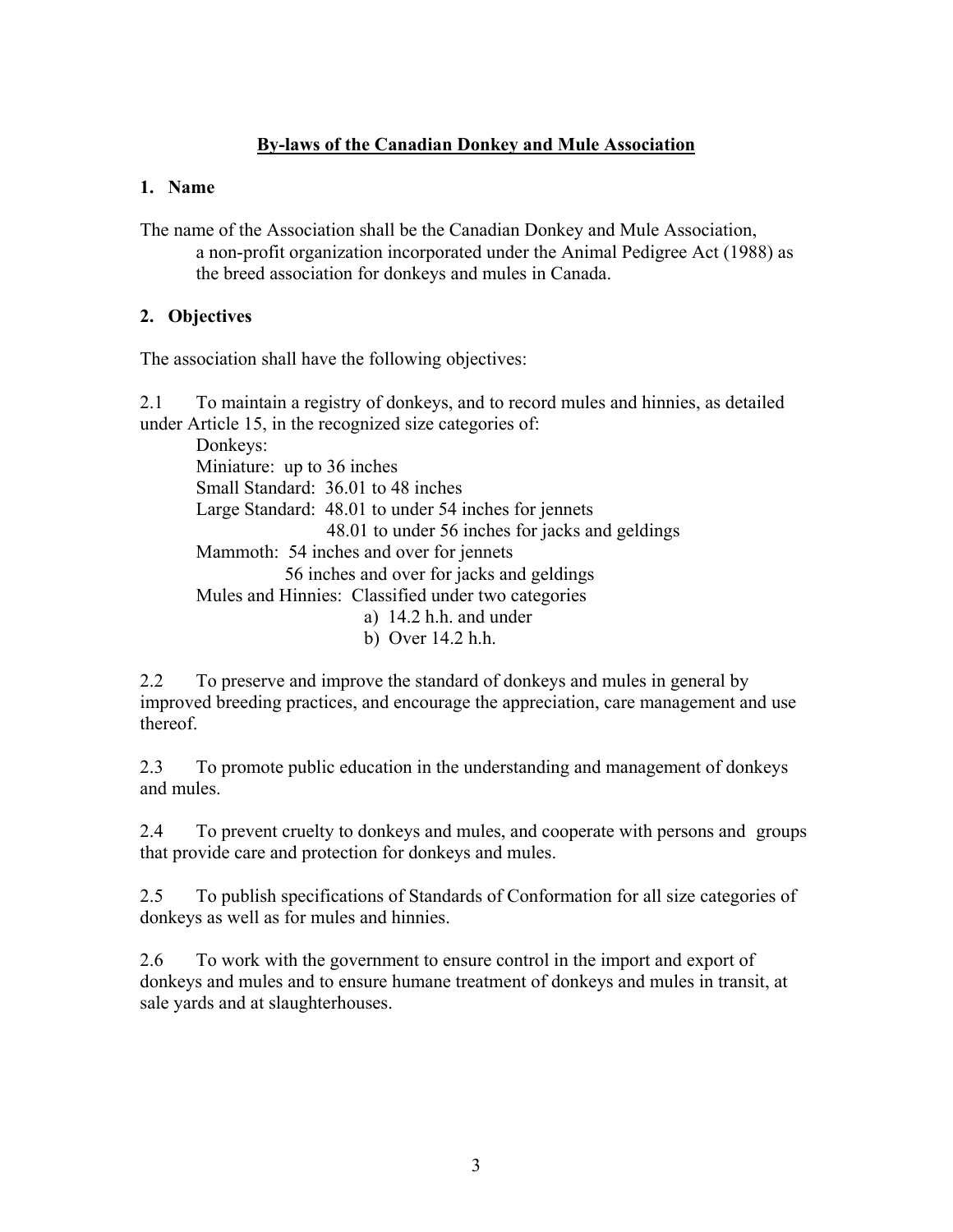2.7 To promote donkeys and mules through shows and exhibitions, encourage the provision of classes for donkeys and mules at shows and competitions, and support such classes on occasion through sponsorship or provision of ribbons and trophies.

2.8 To encourage the improvement of donkeys in Canada by allowing access to donkeys not registered in the CDMA herdbook through the upgrading process.

## **3. Definitions**

3.1 In these by-laws, unless the context otherwise requires:

 3.1.1 The "Association" means the Canadian Donkey and Mule Association (CDMA).

3.1.2 "Board" means the Board of Directors of the Association.

3.1.3 "Mule" shall include hinny.

3.1.3.1 A mule is produced by mating a horse mare to a donkey jack

3.1.3.2 A hinny is produced by mating a donkey jennet to a horse stallion

3.1.3.3 A zebra mule is produced by mating a zebra mare to a donkey jack

 3.1.3.4 A zebra hinny is produced by mating a donkey jenny to a zebra stallion.

 3.1.4 "Inspectors" mean those members authorized by the Board to inspect donkeys. Equine veterinarians and equine judges may also act as inspectors. 3.1.5 "Breeder": The breeder of an animal shall be the owner or lessee of the dam at the time of conception.

 3.1.6 "Owner at birth" shall be the owner or lessee of the dam when she gave birth to the animal.

 3.1.7 "Importer": The importer of an animal shall be the first Canadian owner or lessee of the animal.

 3.1.8 "Grade Donkey": Any donkey ineligible for inclusion in the CDMA herdbook. Any donkey registered in a foreign registry unrecognized by the Board of Directors of the CDMA. A grade donkey can be mated to a purebred donkey to produce a percentage purebred donkey.

3.2 Words importing the singular shall include the plural and vice-versa.

## **4. Membership**

4.1 Membership is open to any donkey or mule breeder, fancier, owner or supporter who pay the annual dues for the current year.

4.2 One adult membership entitles the holder to one vote.

4.3 Junior members, those under eighteen (18) years of age, shall pay half the adult fee.

4.4 Junior members do not have voting rights.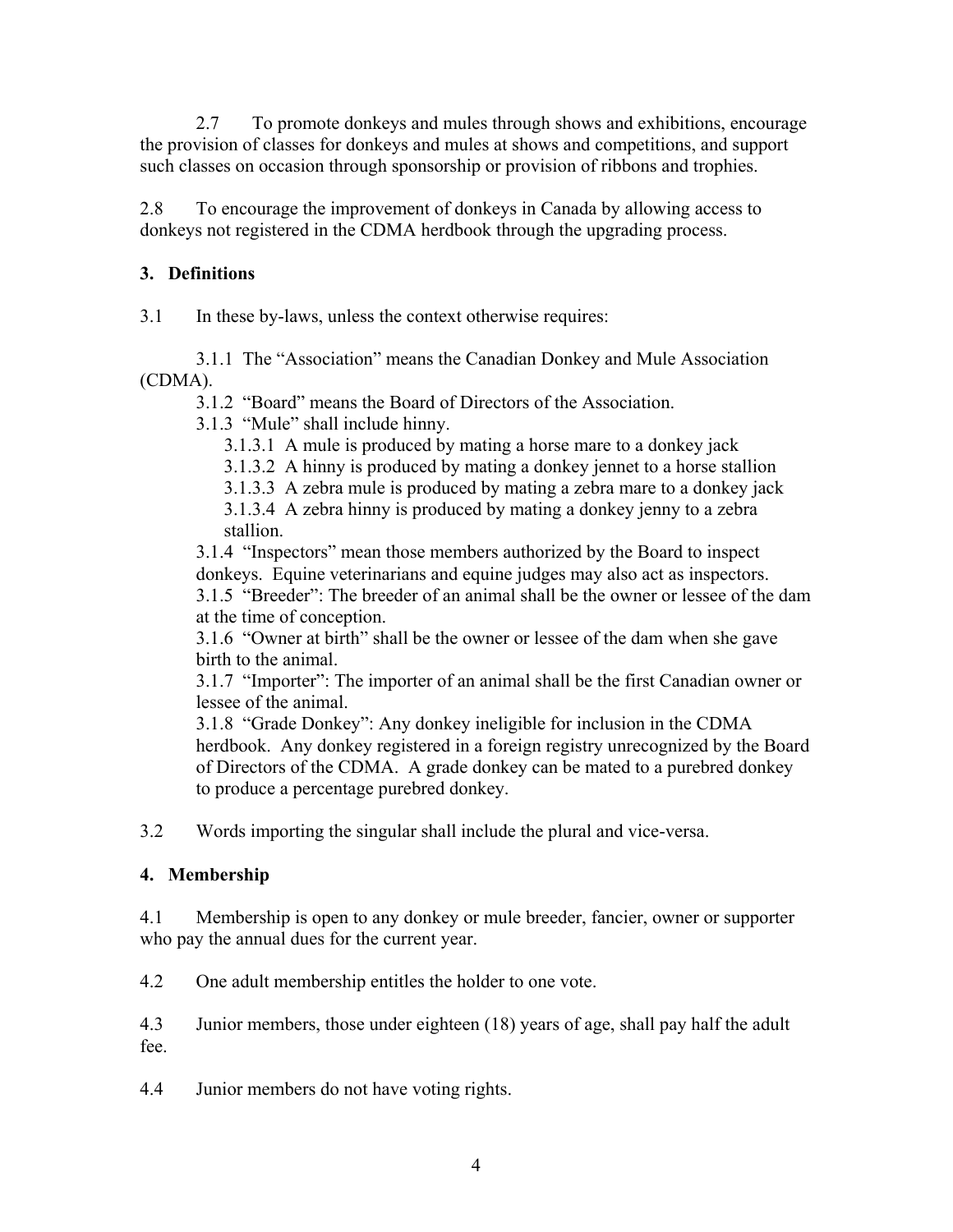4.5 A family membership is available to two adults living at the same address. Each of the two adults is entitled to their own vote, but only one association newsletter shall be provided per family membership.

#### 4.6 Non-resident members

 4.6.1 Those who are resident outside of Canada shall be entitled to hold membership in the CDMA under the same terms and conditions as members resident in Canada with the following exceptions.

 a) Non-resident members shall not be entitled to exercise a vote regarding the Association's business or activities.

 b) Non-resident members shall not be entitled to hold office in the Association. 4.6.2 Non-resident members shall be entitled to access the CDMA registry at the same registry fees paid by resident members.

4.7 Annual dues shall be as determined from time to time by the Board and ratified at the Annual Meeting.

4.8 The membership year of the Association is the calendar year. Membership dues are payable on the first day of the year.

 4.8.1 For the purposes of voting in an election or voting at an Annual or Special Meeting, membership dues must be paid in full 50 days prior to the Annual or Special Meeting.

4.9 Life Memberships: Notwithstanding article 4.1, the members at an Annual Meeting may, by simple majority vote, approve a Life Membership for an individual member in recognition of meritorious service to the Association. Life members shall be free of membership fees and shall enjoy all the privileges of membership in the Association.

4.10 Good Standing: A member in good standing is one who has paid the current membership fee and is not under suspension or expulsion by the Association. A member ceases to be in good standing upon failure to pay the annual membership fee, or any subscription or indebtedness due to the Association. The Board may cause the name of such a member to be removed from the register of members. Such a member may be readmitted by the Board upon receiving such funds, as they may consider satisfactory.

4.11 Financial Liability: The financial liability of a member to the creditors of the Association shall be limited to the amount owing by the member for membership or registration fees or any other fees for services provided to the member by the **Association**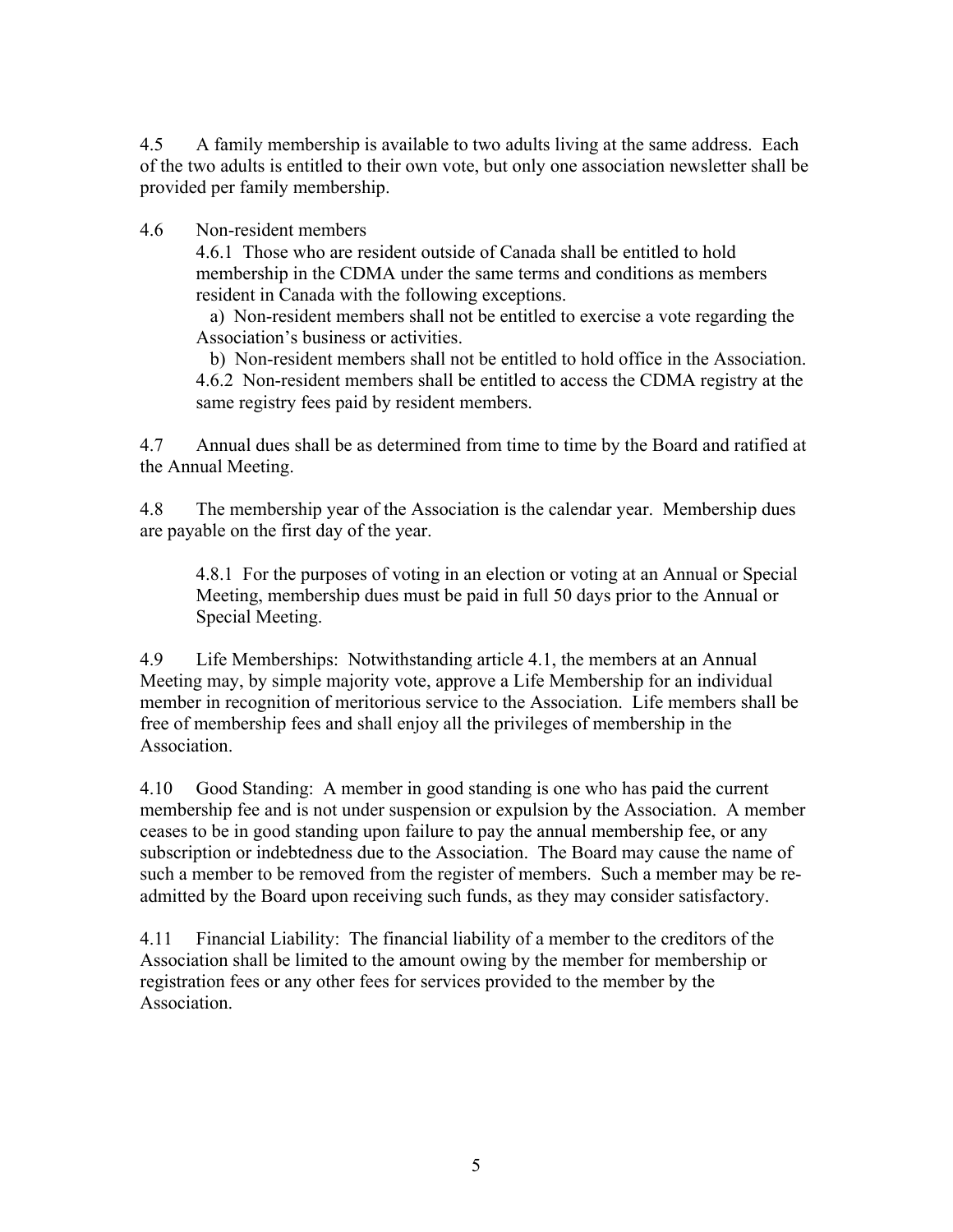#### 4.12 Discipline

 4.12.1 Upon the written complaint of the Registrar or any member of the association to the Board of Directors, the Board shall direct the President to have investigated:

 4.12.1.1 any allegation that a person has violated the bylaws, rules or regulations of the association or has so conducted themselves that their continued membership in the association may be detrimental to the reputation of the association or the achievement of its purposes; or

 4.12.1.2 any allegation that any person has violated the provisions of the bylaws of the association relating to eligibility for registration, individual identification of animals, the keeping of private breeding records or any provision of the Animal Pedigree Act or the regulations enacted thereunder.

4.12.2 The method of investigation shall be by:

 a) review by the Executive Committee of the Board of the information provided by the complainant and information provided by the person who is the subject of the complaint in order to determine whether a resolution to the allegations satisfactory to both parties can be achieved without further action;

 b) appointment of an Ad Hoc Disciplinary Committee by the Board on the recommendation of the Executive Committee in the event that no resolution has been found to the allegation(s) within 45 days of the initial complaint. The committee shall consist of three members in good standing, including one past president, who are familiar with the bylaws of the association; general registry procedures; and the operating principals of an association. The CDMA Secretary shall notify the person who is the subject of the investigation 20 days prior to the commencement of the investigation by registered mail to the last known address of that person.

 4.12.3 Upon completion of an investigation by the Ad Hoc Disciplinary Committee, the committee shall determine the matter and may:

a) dismiss the complaint; or

 b) censure the person by directing the person to undertake remedial procedures; or

 c) suspend the person from membership in the association for a period not to exceed three years, and deny to that person for such period of time any or all services afforded to members by the association; or

d) expel the person from membership in the association; or

 e) turn the matter over to the RCMP for investigation under the Offences section of the Animal Pedigree Act.

 The decision of the Ad Hoc Disciplinary Committee shall be recorded in writing with reasons given. Included in its written decision, the committee may make recommendations to the Board for procedural improvements. The Ad Hoc Disciplinary Committee's decision shall not become effective unless and until it is ratified by the Board.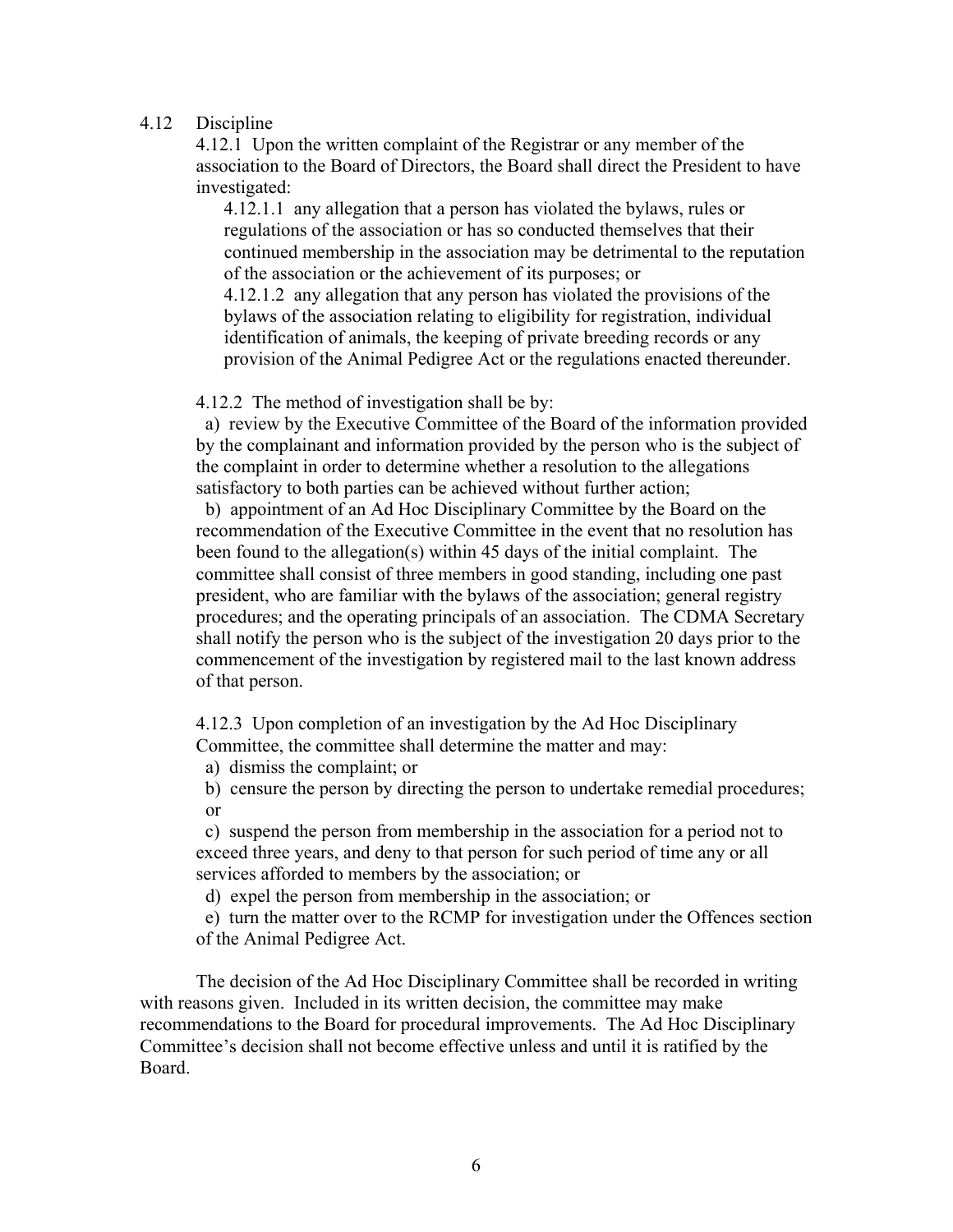In the event the suspension or expulsion is the result of the contravention of the Animal Pedigree Act or a CDMA bylaw relating to the registry as specified in the Animal Pedigree Act (Section 61.b), the person shall be denied access to the registry for the period of the suspension or permanently in the case of expulsion.

 4.12.4 Written notice of any disposition of a complaint shall be mailed by the Secretary to the member whose conduct forms the subject matter of the complaint by registered mail, addressed to the person at the last known address of the said person.

 4.12.5 All evidence presented to the Ad Hoc Disciplinary Committee pertaining to the complaint shall remain confidential unless an appeal is launched by the person who was the subject of the investigation. On appeal, all evidence is to be provided by the Ad Hoc Disciplinary Committee to the appeal body.

 4.12.6 Where the Ad Hoc Disciplinary Committee censures, suspends, expels and/or denies service, the person affected by such decision may appeal to an appeal body which shall be the Board of the Canadian Donkey & Mule **Association** 

 4.12.7 A notice of appeal by the disciplined person shall be filed with the secretary of the association within 20 days of the date of mailing of the notice of decision of the Ad Hoc Disciplinary Committee. The filing period may be extended by the CDMA Board.

 4.12.8 The Board may, after hearing the appeal, dismiss the appeal and confirm the disposition of the complaint by the Ad Hoc Disciplinary Committee or may make any other disposition of the matter that was open to the Ad Hoc Disciplinary Committee to make, and shall record its decision in writing with the reasons. Evidence given the appeal hearing shall remain confidential.

 4.12.9 The Board may direct the publication of the final disposition of any complaint with or without names.

 4.12.10 It is the obligation of every person, whenever requested by the investigating or the appeal body, to give whatever information and produce whatever documents may be required for the proper determination of matters pending before those bodies.

 4.12.11 Any member suspended or expelled as a result of a decision of the Board following the appeal process has the right to appeal to the membership for reinstatement at the next annual general meeting. In the event the suspended or expelled member intends to appeal to the membership, notice must be given to the secretary of the CDMA 30 days in advance of the annual general meeting. No special notice of such an application need be sent to members as it shall not be deemed to be special business.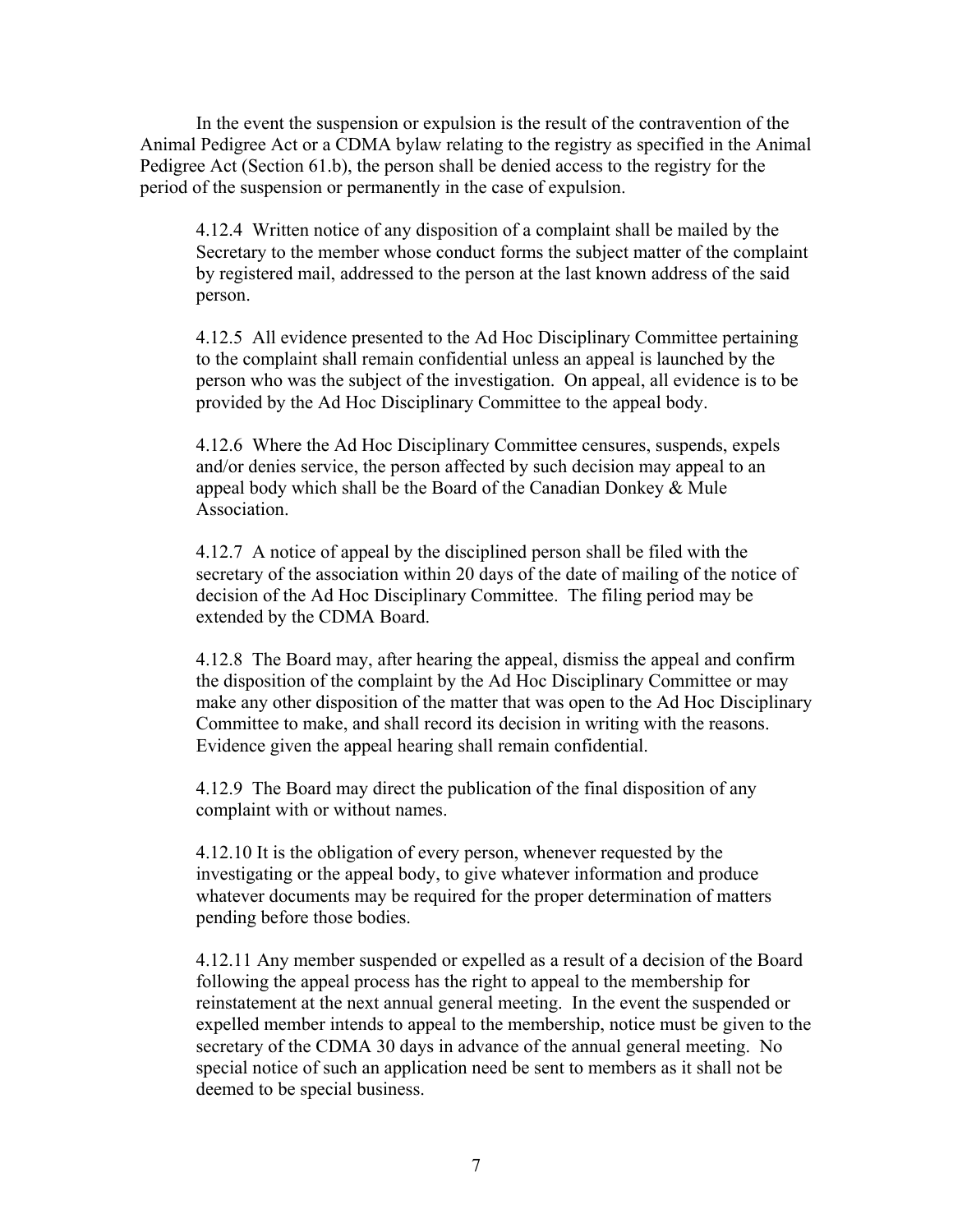4.12.11.1 A representative of the Board shall present to the membership at the meeting a concise statement providing the pertinent information regarding the reasons for the suspension or expulsion. The suspended or expelled member may make a statement in his/her defense.

 4.12.11.2 Reinstatement of the member requires an affirmative vote by two thirds of the members in attendance and entitled to vote.

 4.12.12 The Board may, unless the complaint is dismissed, require that any person whose conduct forms the subject matter of a hearing or an appeal, pay to the association its reasonable costs incurred in and about the investigation and hearing of a complaint, including the traveling expenses of committee members, association officers or staff, investigators, counsel and witnesses, professional fees, and any other necessary disbursements. The Board may also assign a portion or all of said reasonable costs to a complainant (other than the Registrar) if it is determined that the complaint is frivolous.

#### **5. Board of Directors**

5.1 The Association shall be governed by a Board of Directors comprised of the following:

 President Vice-President Past President **Secretary**  Treasurer Regional Representatives Inspection Coordinator (non-voting) Mule Liaison Officer (non-voting) Registrar (ex officio, non-voting) Editor (ex officio, non voting) Member -at-large, if appointed (non-voting)

## 5.2 Election to the Board

 5.2.1 Election for members of the Board shall be by secret ballot distributed to all members in good standing entitled to vote from nominations received from the membership. Call for nominations shall be mailed to the last known address of each member in good standing entitled to vote dated no less than 90 days prior to the Annual Meeting. Nominations shall be sent to the member of the Board so designated by the Board to receive same dated not less than 70 days prior to the Annual meeting.

 5.2.2 Ballots shall be sent to all members in good standing entitled to vote, dated and sent not less than 45 days before the Annual Meeting. Completed ballots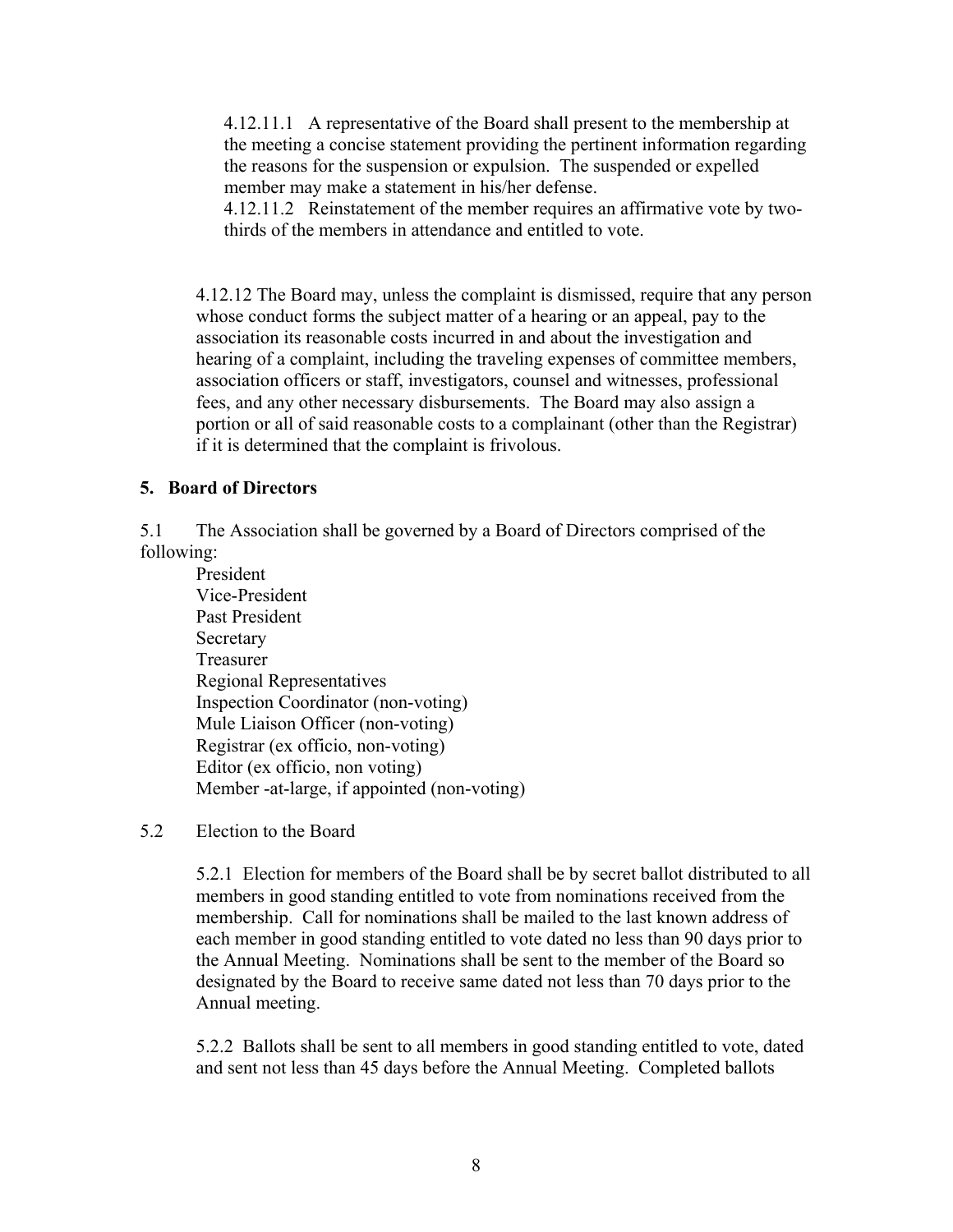must be returned to the Secretary of the Association by the date determined by the Secretary in consultation with the Executive.

 5.2.3 All members of the Board whose term is completed may stand for re election.

5.2.4 All elected positions on the Board of Directors are voluntary and unpaid.

## 5.2.5 Term of Office

 For the purposes of defining the time period of a term of office, a year shall be defined as the period of time between annual meetings. Elected members shall serve in their respective positions until the closing of the business portion of the Annual Meeting which completes their term. In the event a member must be appointed to fill a vacant, elected position, that member will complete the time period that remains in the term.

5.3 Positions on the Board - Terms

#### 5.3.1 President and Vice-President

The President and Vice-President are each elected for a term of three years.

#### 5.3.2 Regional Representatives

 Regional Representatives are elected for a term of two years. Each province shall be represented by one regional representative, where available, except in the case where a province has more than 40 members. In that case, one additional Regional Representative may be elected. The election of Regional Representatives shall be staggered, in a manner to be determined by the Board, so that the terms of all Regional Representatives do not conclude in the same election year. The Board may appoint a Regional Representative in any province from which a sleight of nominees is not forthcoming.

#### 5.3.3 Secretary and Treasurer

 The Secretary and Treasurer are elected for a term of three years. The positions of Secretary and Treasurer may be combined. The Board may appoint a Secretary and Treasurer to fill a term if no nominations are forthcoming.

## 5.3.4 Appointed Positions

 a) The Inspection Coordinator and Mule Liaison Officer shall be appointed by the Board to serve in an advisory capacity. These positions may be combined with others on the Board. Both positions are non-voting. Appointment to these positions is at the discretion of the Board.

 b) From time to time, the Board may appoint a member-at-large from the membership or equine industry when particular expertise is required. The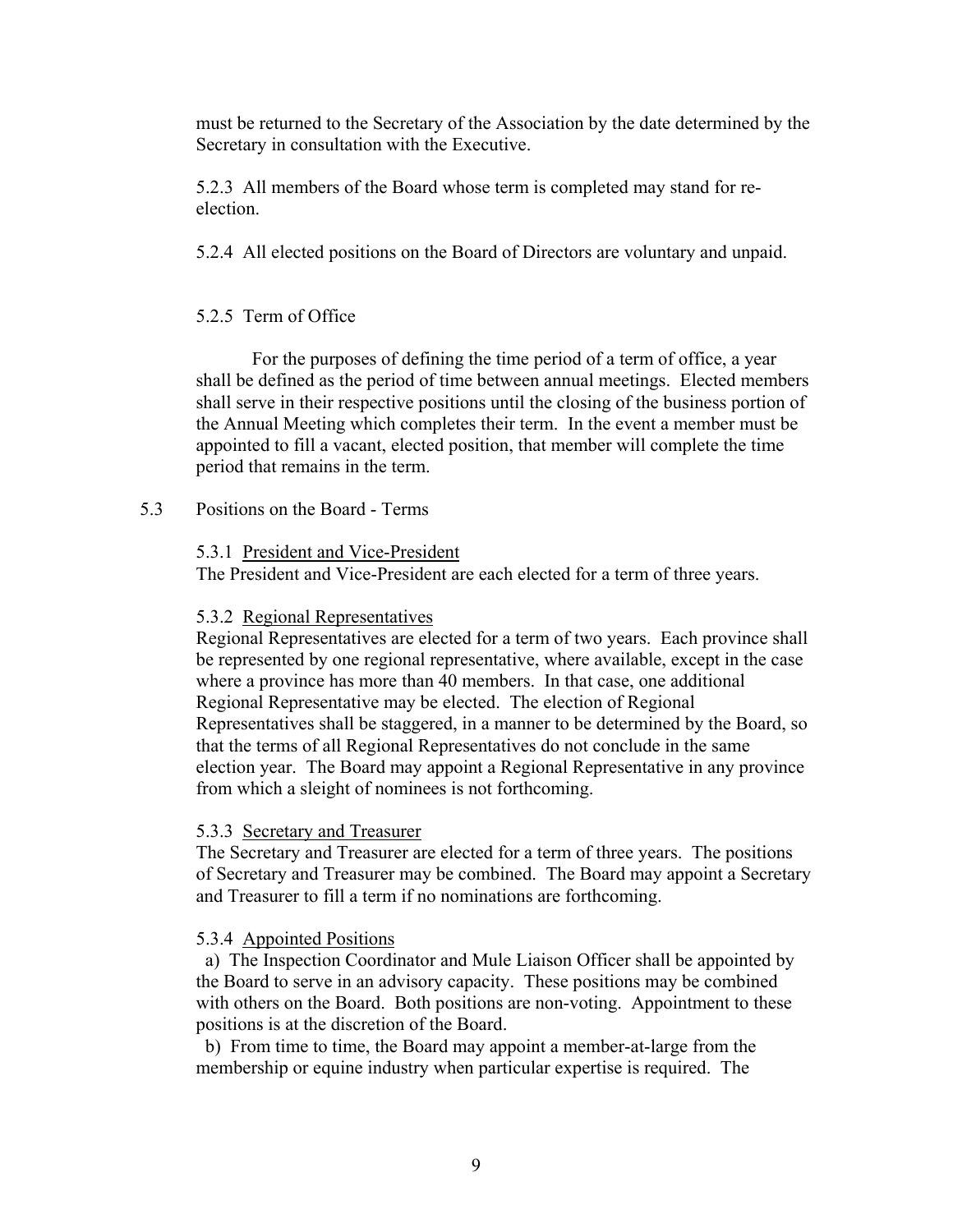member-at-large position shall be non-voting and the term of appointment is at the discretion of the Board.

## 5.3.5 Registrar and Editor

 Appointment to these positions entitles the appointees to sit on the Board in an advisory, non-voting capacity. Appointment to the position of Registrar or Editor is at the pleasure of the Board. These two positions may not be combined with any other on the Board.

## 5.3.6 Executive

 The Executive shall consist of President, Vice-President, Past-President, Secretary, Treasurer and one Regional Representative elected by the Board. In electing the Regional Representative, the Board shall take into consideration regional balance.

5.4 Expenses incurred by members of the Board will be reimbursed according to the Expense Policy established by the Board.

## **6. Duties of Members of the Board**

6.1 The Board of Directors shall be the governing body of the CDMA and shall direct the business and affairs of the organization.

6.2 The Executive assists in the general supervision of the organization and shall, between board meetings, act on behalf of the Board and shall report to the Board any and all actions taken.

6.3 The duties of the President are to preside at all meetings of the Association, the Board of Directors, and the Executive, and to exercise a general supervision over the affairs of the Association.

6.4 The Vice-President shall perform the above duties in the absence of the President.

6.5 The Past President is an advisory position, but may take the Chair in the absence of both the President and Vice-President.

6.6 The Secretary shall take minutes of meetings, maintain the records and books of the Association, receive and attend to correspondence, complete and forward returns and reports to the Government, maintain a membership list, issue new and renewed membership cards, and attend to all the usual duties of a Secretary.

6.7 The Treasurer shall keep the financial ledger of the Association, shall accept membership dues, donations and other deposits to the Association accounts, and shall dispense expense payments against approved invoices. The Treasurer shall submit an audited Financial Statement to each Annual Meeting.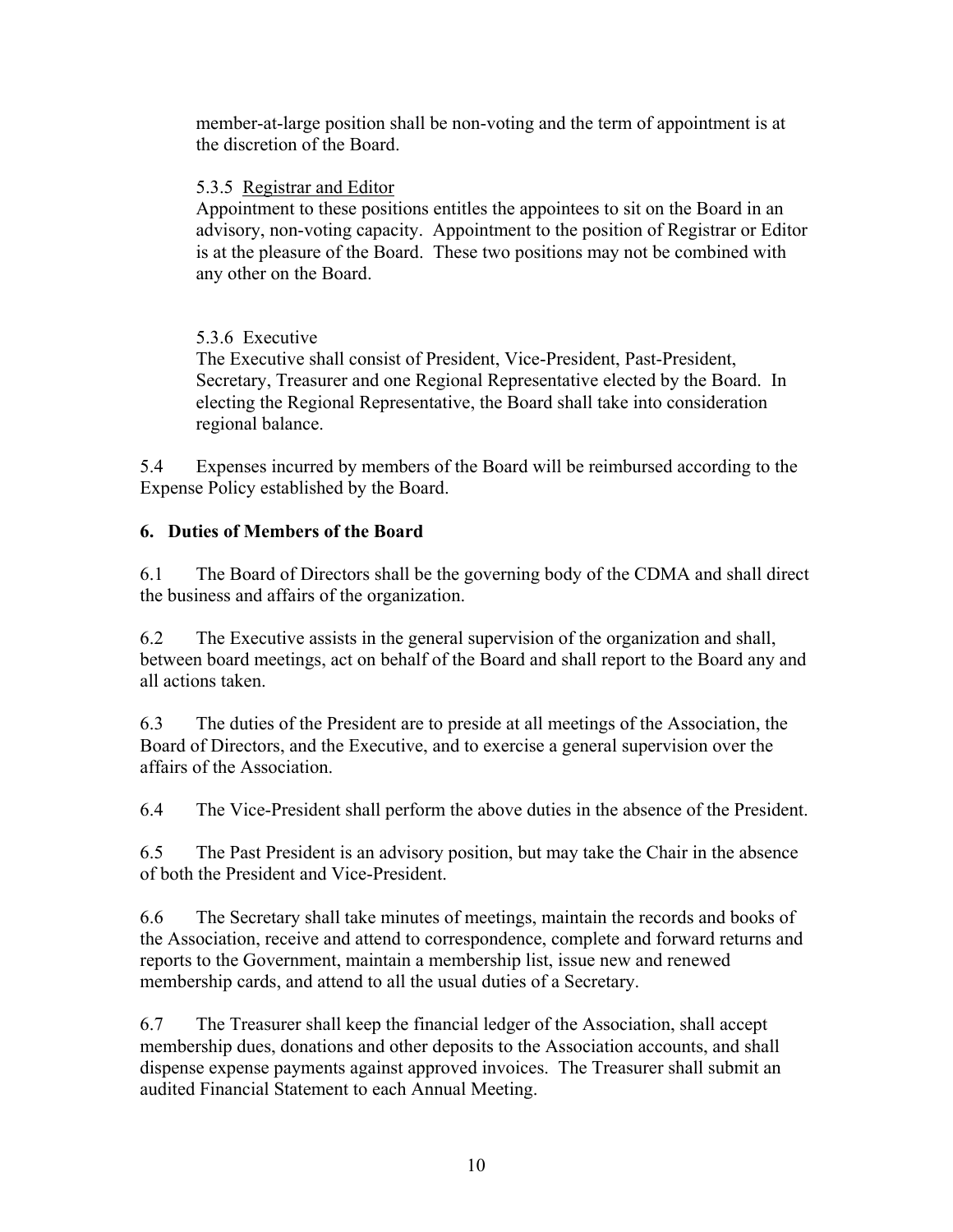6.8 The Registrar shall maintain the Association's registries as described in these By-Laws. The Registrar shall act according to the job description approved by the Board.

6.9 There shall be two signing officers for the establishment of any bank account for the Association.

6.10 The Editor shall publish the official newsletter of the organization according to the job description and publication guidelines approved by the Board.

## **7. Offices**

The Head Office of the Association shall be the residence of the Secretary. Sub-offices shall be the residences of the President, Registrar, and Editor.

## **8. Fiscal Year**

The fiscal year of the Association shall be the calendar year.

## **9. Records**

9.1 The By-Laws, Books of Account, Records and Certificates shall be kept by the Secretary.

9.2 The Association Seal shall be kept by the Registrar and Secretary.

## **10. Auditor**

An auditor for the Association's books shall be appointed at the Annual meeting. The Treasurer shall arrange for an audit of the Association's books prior to each Annual Meeting, and at the change of Office of Treasurer.

## **11. Meetings**

11.1 An Annual Meeting of members of the Association shall be held at a time and place agreed by the members at the previous Annual Meeting, or as appointed by the Board.

 11.1.1 Notice of Meeting, including time and place, shall be published in the official newsletter of the Association. Publication in the newsletter shall be deemed due Notice of Meeting.

11.2 Quorum: A quorum at an Annual Meeting (or other Special Meeting) shall be five (5) members in good standing eligible to vote.

11.3 A quorum at a Board Meeting shall be three (3) Members of the Board. As many Members of the Board as possible, and always the Regional Representative for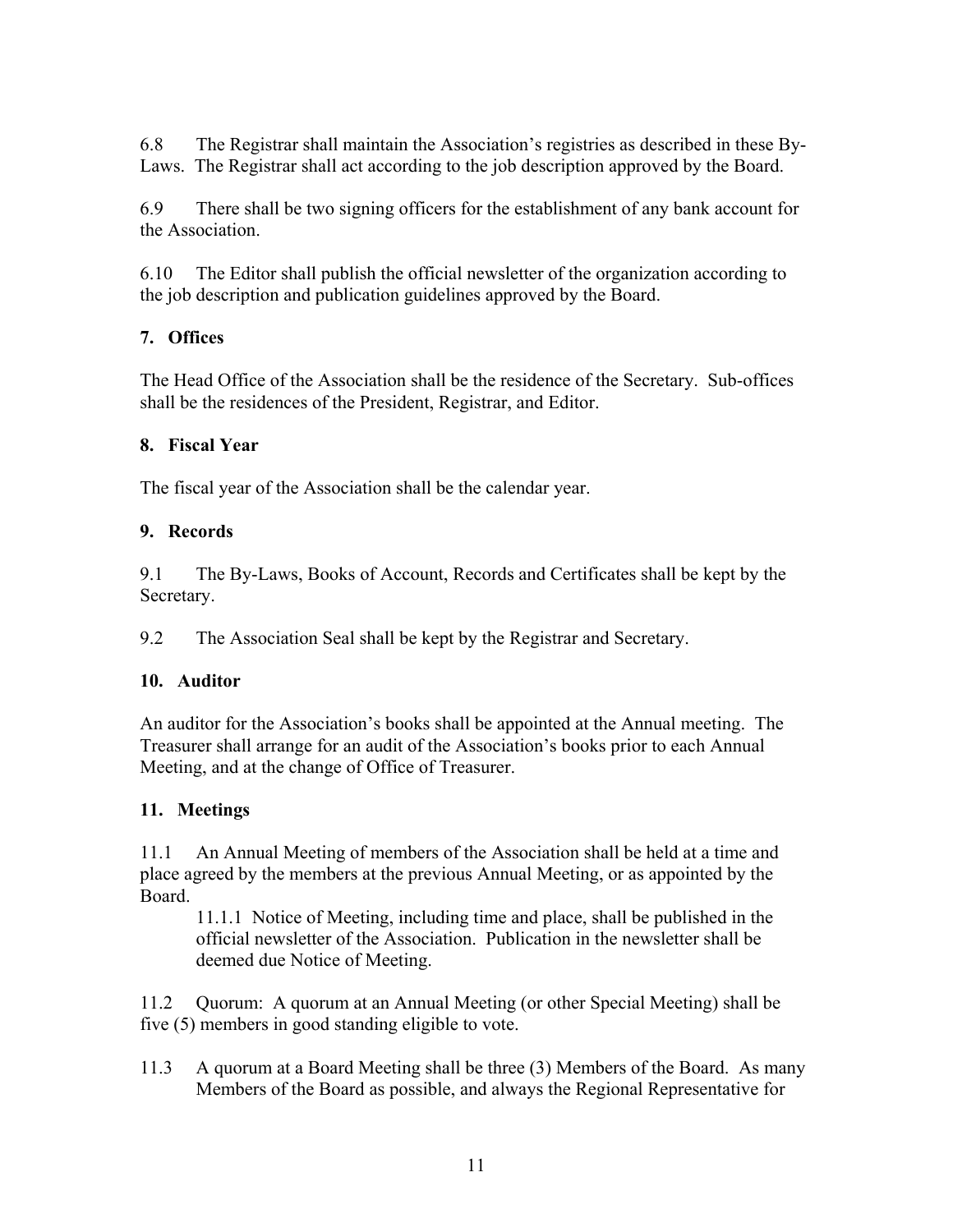the area concerned, shall be consulted. Such meetings may be conducted by telephone. Minutes of such meetings shall be forwarded to the Secretary.

- 11.4 The order of business at the Annual Meeting shall be:
	- Identification of members Minutes of previous Annual meeting and any Special Meetings President's Report Secretary's Report Financial Statement Registrar's Report Editor's Report Matters arising and unfinished business Election of Directors New business Adjournment

11.5 The President may vary the order in which the business of the meeting is conducted.

11.6 The Board shall meet immediately before the Annual Meeting of the Association in order to select or re-appoint Committee Members, subject to membership approval at the Annual Meeting, and to address any other matter which will be dealt with at the Annual Meeting.

## 11.7 Resolutions

 11.7.1 Call for resolutions shall be mailed to the last known address of all members in good standing entitled to vote dated not less than 90 days prior to the Annual Meeting. Resolutions shall be submitted to the Resolutions Chair dated not less than 70 days prior to the Annual Meeting.

 11.7.2 Notice of proposed resolutions shall be sent to the last known address of each member in good standing entitled to vote and shall be included with the Notice calling the Annual Meeting. The notice of proposed resolutions must be dated and sent no later than 45 days in advance of the meeting at which the resolutions will be considered by the membership.

 11.7.3 Resolutions presented to an Annual Meeting for voting upon shall require a simple majority to carry and will provide direction to the Board of Directors.

 11.7.4 Notwithstanding Section 11.7.1, any resolution may be proposed, discussed, and voted upon at a meeting of the Association provided that two thirds (2/3) of the members present and voting consent to its introduction.

11.8 A copy of the minutes of the Annual Meeting, together with a copy of the financial statements presented at the meeting, shall be sent to the Minister of Agriculture for Canada within thirty (30) days of the meeting.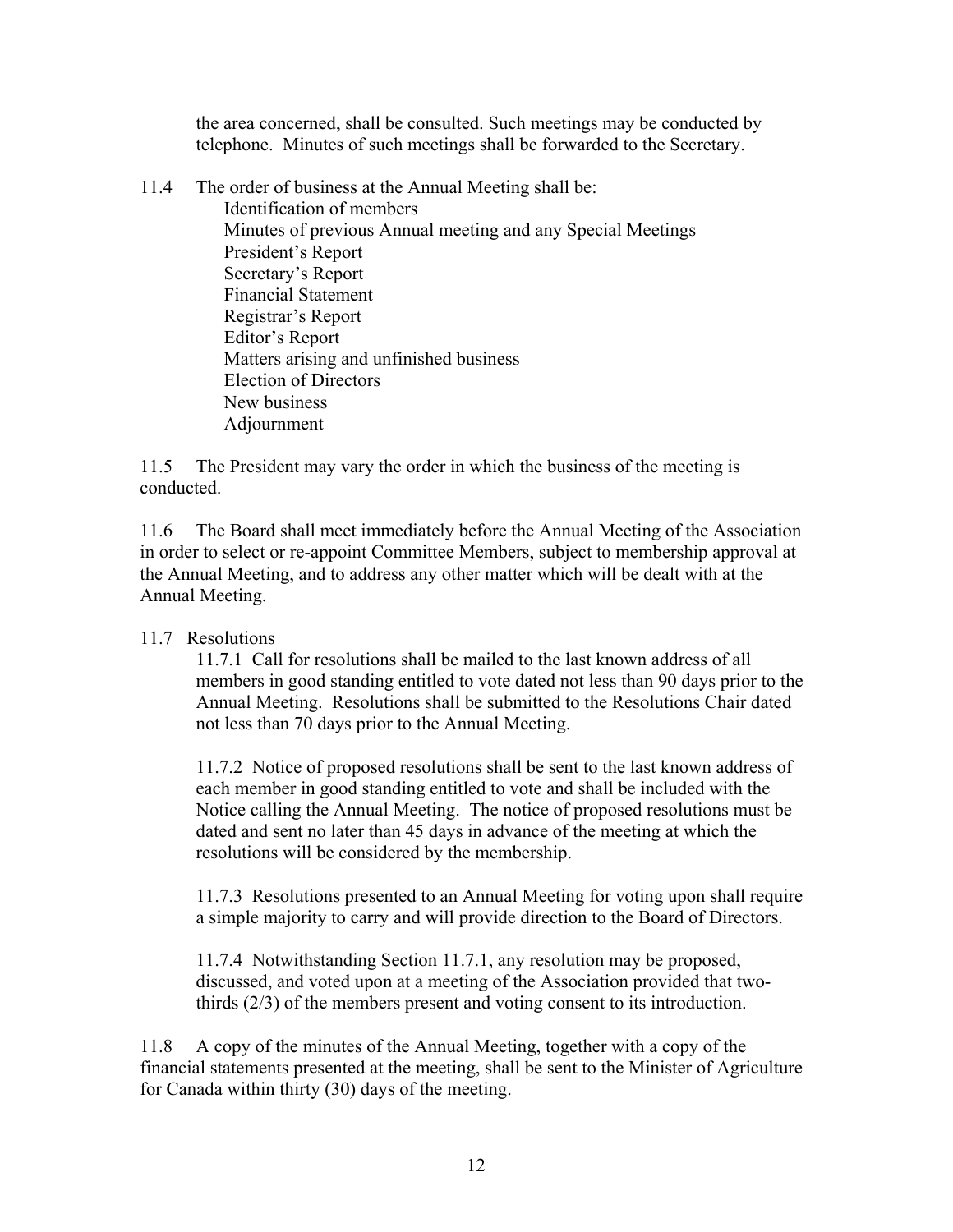## **12. Amendments to By-Laws**

12.1 Call for proposed Bylaw amendments shall be sent to the last known address of all members in good standing entitled to vote dated not less than 90 days prior to an Annual or Special Meeting. Proposed Bylaw Amendments shall be submitted to the Chair of the Bylaws Committee dated not less than 70 days prior to the Annual or Special Meeting for review by the committee and submission to the Board of Directors for presentation to the membership.

12.2 Notice of proposed amendments shall be sent to the last known address of each member in good standing entitled to vote and shall be included with the Notice calling the Annual Meeting, or any Special Meeting called to consider such amendments. The notice of proposed amendments must be dated and sent no later than 45 days in advance of the meeting at which the amendments will be considered by the membership. The Board may include in the Notice of proposed amendments a brief recommendation on each proposed amendment.

12.3 All votes on a proposed amendment shall be counted in a time and manner stipulated by the Board.

12.4 Amendments to the By-Laws shall be considered carried if two-thirds (2/3) of the members voting vote in favor. The Secretary shall forthwith deliver a copy of the approved amendment(s) to the Minister of Agriculture for Canada. The proposed amendment(s) shall take effect when approved by the Minister of Agriculture for Canada.

## **13. Amendments to Articles of Incorporation and Motion for Amalgamation or Dissolution**

13.1 A motion to amend the Articles of Incorporation, amalgamate with another association or dissolve the Association shall be in writing, signed by at least ten (10) members in good standing entitled to vote.

13.2 Notice of motion to amend the Articles of Incorporation, amalgamate or dissolve the association shall be sent to the last known address of each member in good standing entitled to vote and shall be included with the Notice calling the Annual Meeting, or any Special Meeting called to consider such motion. Each mailing shall also include a ballot permitting a vote "in favor" or "opposed" to the motion and a return envelope.

 The Notice must be dated and sent no later than 45 days in advance of the meeting at which the motion will be considered by the membership.

13.3 The deadline for returning the ballot shall be at least 15 days prior to the date of the Meeting called to consider the motion.

13.4 All votes on the motion shall be counted in a time and manner stipulated by the Board.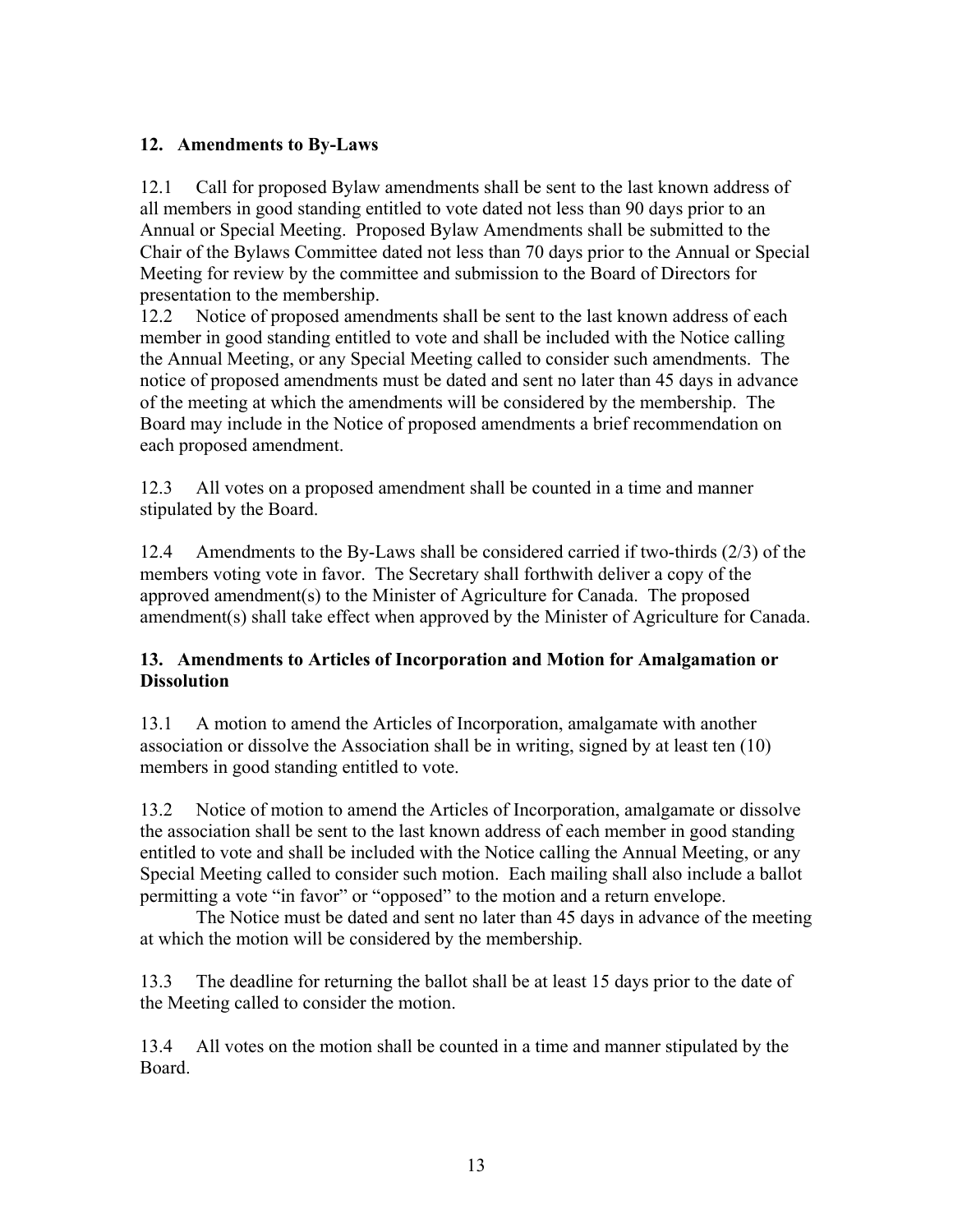13.5 The motion shall be considered carried if two-thirds (2/3) of the members voting vote in favor, provided that twenty-five (25) percent of the membership has voted. The Secretary shall forthwith deliver a copy of the approved motion to the Minister of Agriculture for Canada. The proposed motion shall take effect when approved by the Minister of Agriculture for Canada.

## **14. Proxies**

Members in good standing who are eligible to vote and who are not present at the Annual Meeting or a Special Meeting may have their votes registered by proxy. They may authorize in writing, on a form provided for that purpose and approved by the Board, another member who will be in attendance to vote on their behalf. The number of proxy votes to be carried by each member is to be determined by the Board and the number must be indicated to the membership at least 45 days in advance of the meeting in question. Proxy votes will not apply to meetings called to consider amendments to the Articles of Incorporation or amalgamation or dissolution of the Association.

## **15. Rules for Registration and Recordation**

## 15.1 Herdbook

 15.1.1 Foundation donkey: Any donkey approved as foundation by the Minister of Agriculture and Agri-Food Canada, or any donkey with less than three generations in its pedigree registered before September 1, 1999 in the herdbook of a foreign registry recognized by CDMA.

## 15.1.2 Purebred donkeys:

 15.1.2.1 Any donkey registered in the CDMA General Registry (designated Y), full studbook registry (designated C), or Appendix registry (geldings) as of midnight December 31, 1999.

 15.1.2.2 Any donkey descended in unbroken line, both as to sire and dam, from Purebred or Foundation donkeys registered in:

a) The Herdbook(s) of the CDMA

 b) The Herdbooks of any other associations or societies which are recognized by the Board of Directors of the CDMA, providing the donkey has three generations of registered, documented parentage.

 15.1.2.3 Any donkey which is eligible pursuant to the grading up process whereby it is at least 7/8 pure.

 15.1.3 Percentage purebred donkey: Any animal which is ½ or greater pure but less than 7/8 pure.

15.1.4 The herdbook shall include donkey jacks, jennets and geldings.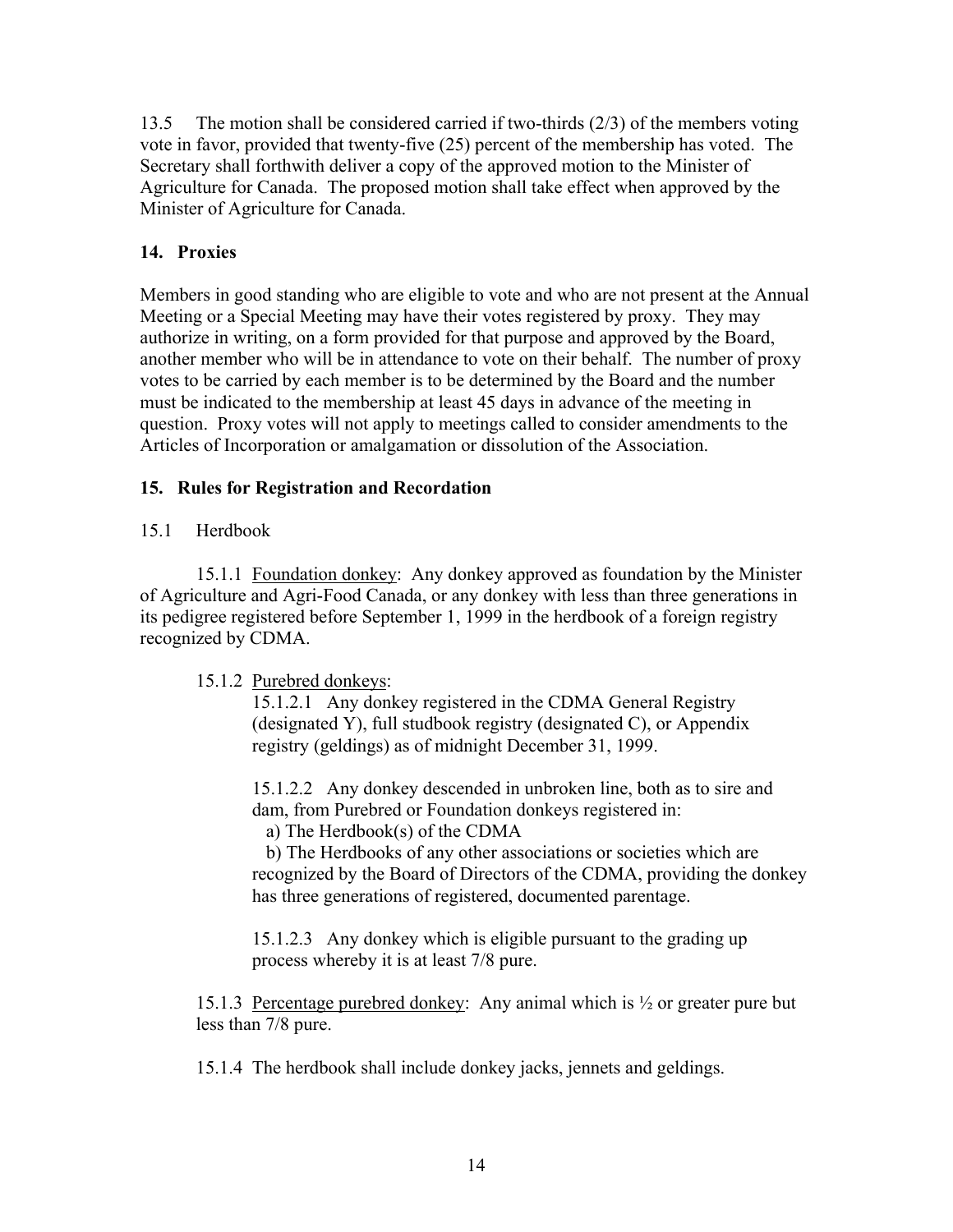15.2 Animals shall be entered into the herdbook according to the following:

 15.2.1 There shall be registered in the Herdbook as Foundation Stock those animals which meet the definition of a foundation donkey.

 15.2.2 There shall be registered in the Herdbook as purebred those animals which meet the definition of a purebred donkey.

 15.2.3 There shall be registered in the herdbook as percentage purebred those animals meeting the definition of a percentage purebred donkey. The percentage pure is to be indicated on the paper. The only percentages indicated shall be ½ or ¾. In the event of mating of two less than purebred animals the percentage of the offspring would be rounded down to the nearest of these two fractions.

15.3 Recordation of mules, hinnies, zebra mules and zebra hinnies:

 15.3.1 The CDMA shall maintain a record for mules for the purpose of identifying and evaluating the performance of sire and dam. Full known details of parentage, including registration numbers, if registered and name of registry shall be given.

 15.3.2 The CDMA shall maintain a record for zebra mules for the purpose of identifying and evaluating the performance of sire and dam. Full known details of parentage, including registration numbers, if registered and name of registry shall be given.

15.4 Registration/recordation by non-resident members

 Any person not a resident of Canada registering, recording or transferring animals on the records of the Association through payment of the prescribed fees shall be subject to the same rules and regulations as a resident member except as specifically provided for otherwise. Any person prohibited from registering, recording or transferring pedigrees by any other donkey and/or mule registry, no matter the country of residence, shall not be allowed to register, record or transfer pedigrees in the Canadian registry.

15.5 Registration/recordation of foreign animals

 15.5.1 Animals need not be resident in Canada to be registered or recorded in the Canadian registry. An animal resident outside Canada previously registered or recorded with a foreign registry can be entered into the Canadian registry according to the categories stipulated in Clause 15.1 providing the foreign registry is recognized by the CDMA. A complete copy of the papers from the foreign registry must be provided to the registrar of the CDMA.

 15.5.2 Animals born in Canada whose sire and dam are not registered or recorded through the Association, but are registered or recorded by a recognized foreign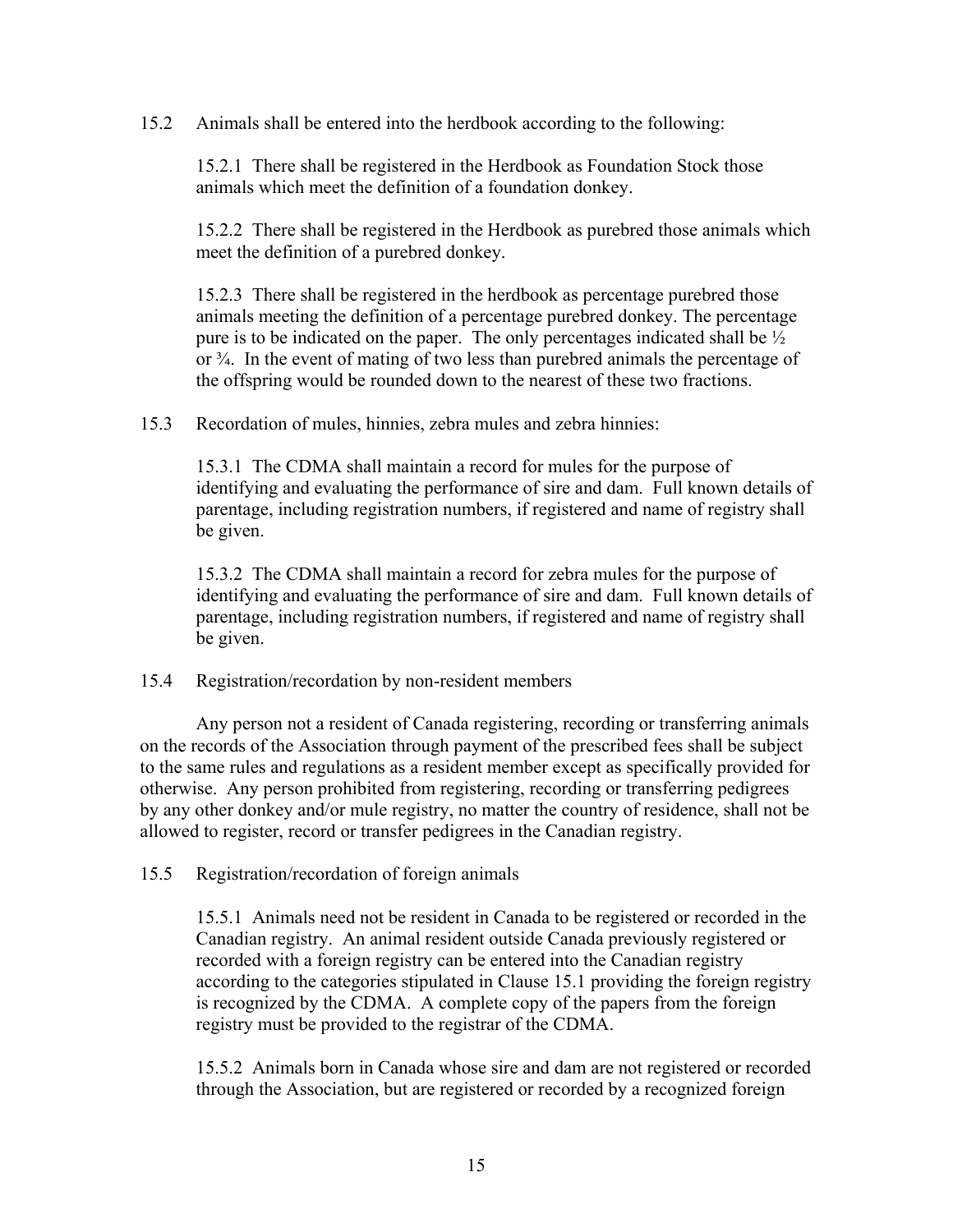registry will be accepted for registration/recordation according to the categories in Clause 15.1 when complete copies of the registration papers for the sire and dam from the foreign registry are provided to the registrar of the CDMA. In the event either the sire or dam is not registered or recorded with a recognized foreign registry, the animal shall be recorded according to the categories in Clause 15.1 when the papers of the foreign registered parent are provided to the Registrar of the CDMA.

 15.5.3 Animals imported into Canada which have previously been registered or recorded with a recognized foreign registry can be entered into the Canadian registry according to the categories in Clause 15.1 providing the application for registration/recordation includes a complete copy of the registration papers provided by the foreign registry.

15.6 Recognition of foreign registries: A foreign registry shall be considered a recognized foreign registry for the purposes of allowing animals registered in it to be registered in the CDMA herdbook on the recommendations of the Board of Directors and following a vote at an Annual Meeting whereby two-thirds of the members present vote in favor of recognizing the registry.

15.7 The CDMA Board of Directors shall determine how registry certificates shall differentiate between Foundation, Purebred and Percentage Purebred donkeys and recorded mules, hinnies, zebra mules and zebra hinnies.

15.8 Height certification

15.8.1 Any jack, jennet or gelding donkey which has not passed its fourth  $(4<sup>th</sup>)$  birthday at the time of registration shall have following its height measurement on the registry certificate the designation, **(Immature)**.

15.8.2 On or after the donkey's fourth  $(4<sup>th</sup>)$  birthday, the donkey can be officially certified in one of four size categories: miniature, small standard, large standard, or mammoth.

 15.8.3 Height certification must be done by an inspector using a CDMA recognized method of measurement

 15.8.4 The certified height must be submitted to the Registrar on an approved height certification form or in a letter dated and signed by the inspector certifying the height.

 15.8.5 If an owner chooses not to have a donkey's height certified after the animal has passed the age of four (4) years, the registry certificate will state, following the mature height measurement of the animal, **Height Not Certified**. It is not mandatory that a registry certificate be returned to the registrar following the animal's fourth  $(4<sup>th</sup>)$  birthday for the addition of this designation. The Height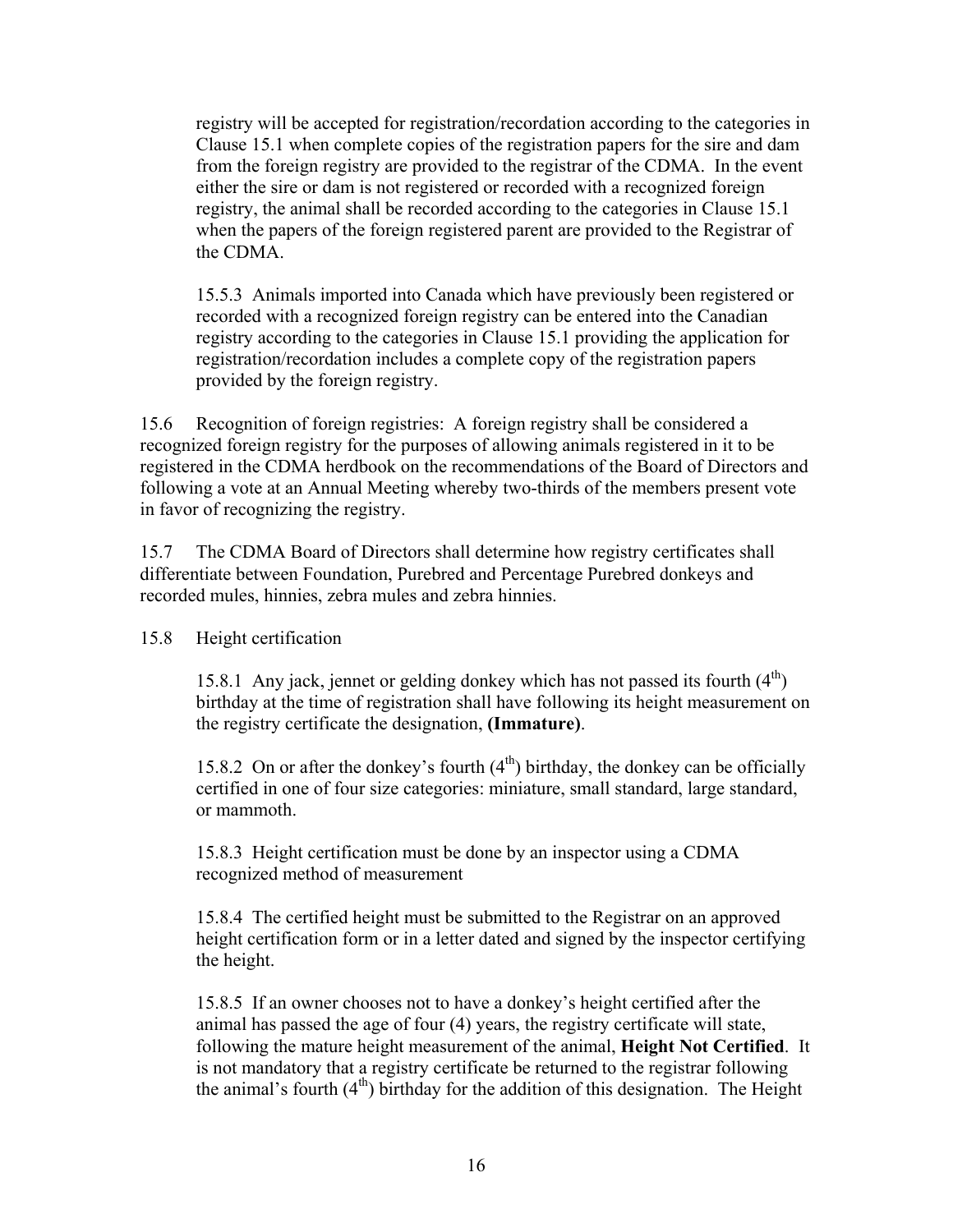Not Certified designation will be added to the registry certificate in the event the certificate is submitted to the registrar for transfer of ownership or other changes. At that time, a mature height must be submitted to the registrar along with the registry certificate.

15.9 Registration and recordation fees are determined by the Board and ratified by the membership at an Annual meeting. They may be amended from time to time, always subject to membership ratification.

 15.9.1 For registration purposes, the registration number of a jack will begin with CDJA and a series of numbers

 15.9.2 For registration purposes, the registration number of a jennet will begin with CDJE and a series of numbers

 15.9.3 For registration purposes, the registration number of a gelding will begin with CDGD and a series of numbers

 15.9.4 Any donkey that has been inspected, and passed inspection, will have a "C" placed in front of its registration number. (ex.C-CDJA, C-CDJE, C-CDGD).

15.10 All records of registration and recordation shall be maintained by the Registrar, from whom application forms for registration and recordation may be obtained by members.

15.11 Upon registration or recordation of an animal, a certificate shall be issued by the Registrar. The design, format and content of the certificate shall be as determined by the Board.

15.12 Identification of animals: For the identification of animals, photographs, microchip identification or tattoo identification shall be submitted with the application for registration in accordance with the specifications set by the Board. In the event, that photos are the chosen method of identification, new photos shall be submitted when the animal is transferred, inspected or height certified if the animal looks significantly different from the photo on the animal's existing paper.

15.13 The seller of an animal must provide to the buyer of an animal, within six months after the sale of the animal, the transferred certificate of registration in order to be in compliance with the Animal Pedigree Act.

15.14 Farm names may be registered with the CDMA for the purpose of breeding, raising and/or training donkeys, mules or hinnies, upon payment of the fee set by the Board. This gives the owner exclusive use of the farm name as a prefix.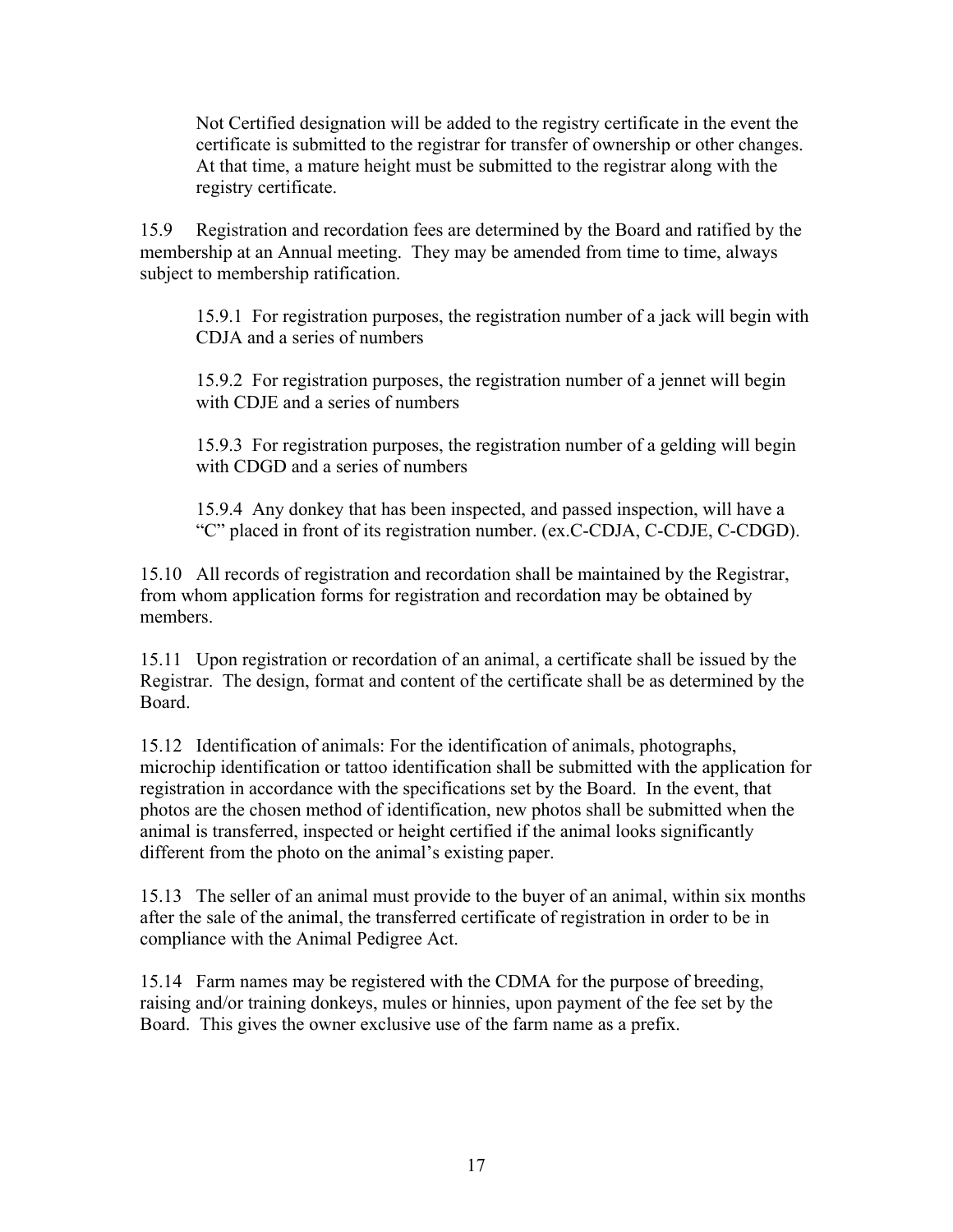15.15 Duplicate certificates will be issued upon a written request and payment of the appropriate fee. New photos must be submitted if photos are the sole means of identification.

15.16 A photocopy of inspection papers will be provided on the request and signature of the registered owner only, accompanied by the prescribed fee.

15.17 If the registrar or the Board of Directors has just cause for concern, the Association has the right to require that any applicant seeking registration of an animal provide to the Association DNA profiling and/or blood typing information for the sire, the dam, and the animal to be registered. DNA profiling or blood typing is to be done by an accredited laboratory. Where an applicant refuses or fails to provide the Association with the requisite DNA profiling or blood typing information, the Association may refuse to register any animals on behalf of the applicant.

## **16. Inspection of Donkeys**

16.1 The CDMA will continue to maintain an inspection system for members who wish to have their donkeys inspected.

16.2 Donkeys shall have reached the age of four (4) years, according to the actual birth date, prior to inspection.

16.3 Donkeys which pass inspection according to the criteria established by the CDMA Board of Directors shall have stated on their registration certificate the date of inspection the date of inspection and a designation that the donkey has been inspected.

16.4 For those donkeys that are inspected, height certification shall be part of the inspection process.

16.5 Breeding donkeys that have passed inspection shall be included in a Stud Book maintained by the association.

16.6 Inspectors shall be appointed by the Association. Those eligible to be inspectors are members of the Association who have considerable equine experience, such as Breeders, Trainers and Managers. Equine veterinarians and qualified horse judges may also act as inspectors.

16.7 CDMA inspectors shall be paid on a per head basis for inspections as determined from time to time by the Board. Where expenses are involved, they may be negotiated with and paid by the owner.

16.8 Inspectors shall be provided with CDMA forms which they will complete and sign for each donkey they inspect.